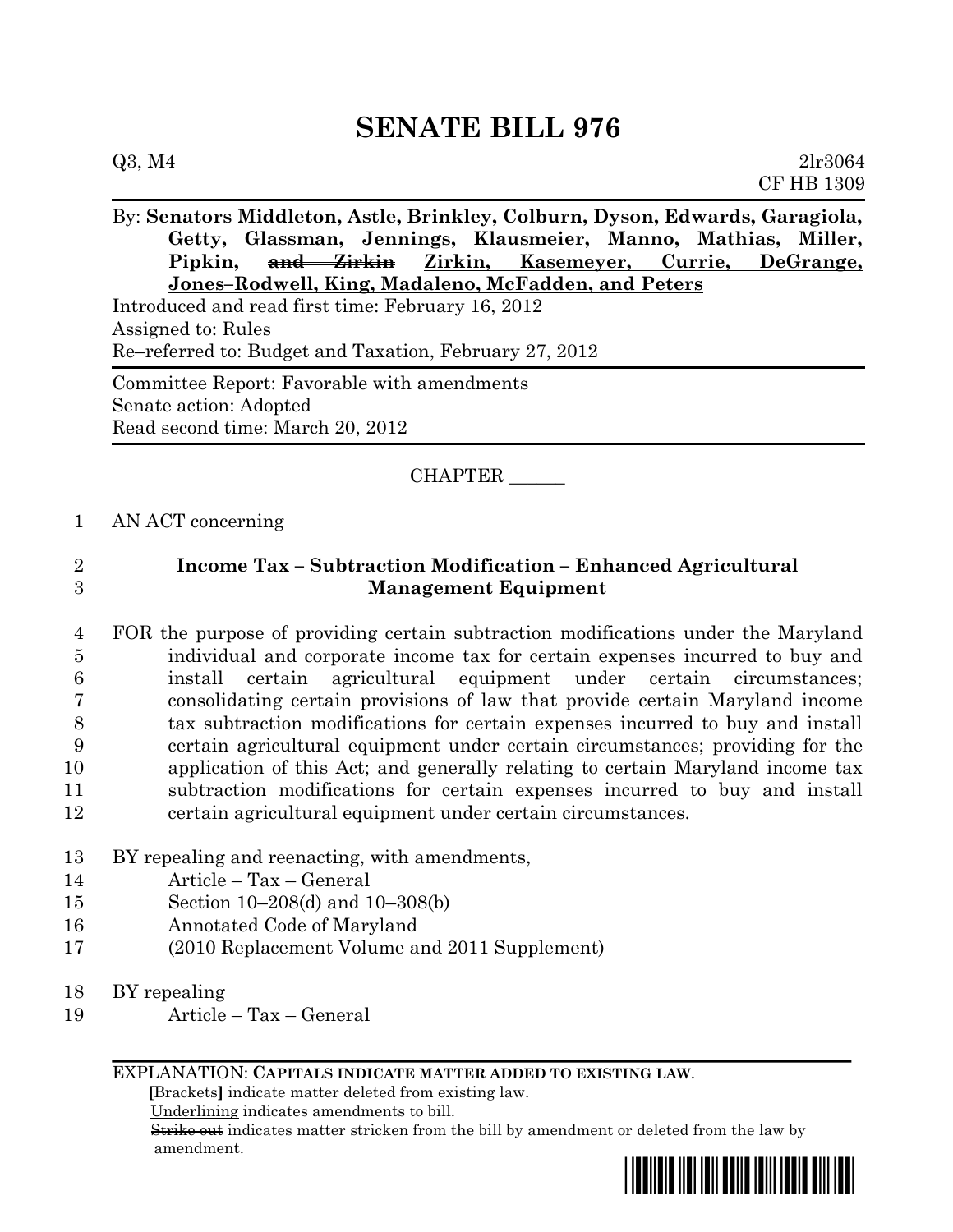| $\mathbf 1$<br>$\overline{2}$<br>3 | Section $10-208(m)$<br>Annotated Code of Maryland<br>(2010 Replacement Volume and 2011 Supplement)                                                                                                                                                                                                                                            |
|------------------------------------|-----------------------------------------------------------------------------------------------------------------------------------------------------------------------------------------------------------------------------------------------------------------------------------------------------------------------------------------------|
| 4<br>$\overline{5}$                | SECTION 1. BE IT ENACTED BY THE GENERAL ASSEMBLY<br>OF<br>MARYLAND, That the Laws of Maryland read as follows:                                                                                                                                                                                                                                |
| 6                                  | Article - Tax - General                                                                                                                                                                                                                                                                                                                       |
| 7                                  | $10 - 208.$                                                                                                                                                                                                                                                                                                                                   |
| 8                                  | (d)<br>In this subsection [, "conservation tillage equipment"]:<br>(1)                                                                                                                                                                                                                                                                        |
| 9<br>10                            | "ENHANCED<br><b>AGRICULTURAL</b><br>(i)<br><b>MANAGEMENT</b><br><b>EQUIPMENT</b> " means:                                                                                                                                                                                                                                                     |
| 11                                 | a planter or drill that:<br>1.                                                                                                                                                                                                                                                                                                                |
| 12                                 | is commonly known as a "no-till" planter or drill; and<br>A.                                                                                                                                                                                                                                                                                  |
| 13<br>14                           | <b>B.</b><br>is designed to minimize the disturbance of the soil in<br>planting crops;                                                                                                                                                                                                                                                        |
| 15<br>16                           | 2.<br>liquid manure soil injection equipment that is<br>designed to inject manure into the soil to reduce nutrient runoff; [or]                                                                                                                                                                                                               |
| 17<br>18                           | a deep no-till ripper that does not invert the soil<br>3.<br>profile and is used to address compaction in high residue cropping systems;                                                                                                                                                                                                      |
| 19<br>20<br>21<br>22<br>23<br>24   | POULTRY OR LIVESTOCK MANURE SPREADING<br>4.<br>EQUIPMENT USED BY A FARM OWNER OR TENANT ON FARMLAND IN<br>ACCORDANCE WITH A NUTRIENT MANAGEMENT PLAN PREPARED BY AN<br>INDIVIDUAL LICENSED BY THE SECRETARY OF AGRICULTURE IN ACCORDANCE<br>WITH TITLE 8, SUBTITLE 8 OF THE AGRICULTURE ARTICLE IF THE MANURE<br>SPREADING EQUIPMENT IS USED: |
| 25<br>26<br>$27\,$                 | TO SPREAD POULTRY MANURE AND BEDDING<br>A.<br>FROM NORMAL POULTRY PRODUCTION WITH A CAPABILITY OF<br><b>BEING</b><br>CALIBRATED TO 1.0 TON PER ACRE; OR                                                                                                                                                                                       |
| 28                                 | <b>B.</b><br>TO APPLY SOLID OR LIQUID LIVESTOCK WASTE;                                                                                                                                                                                                                                                                                        |
| 29<br>30                           | 5.<br><b>VERTICAL</b><br>TILLAGE<br>EQUIPMENT USED<br><b>TO</b><br>INCORPORATE LIVESTOCK MANURE OR POULTRY LITTER INTO THE SOIL;                                                                                                                                                                                                              |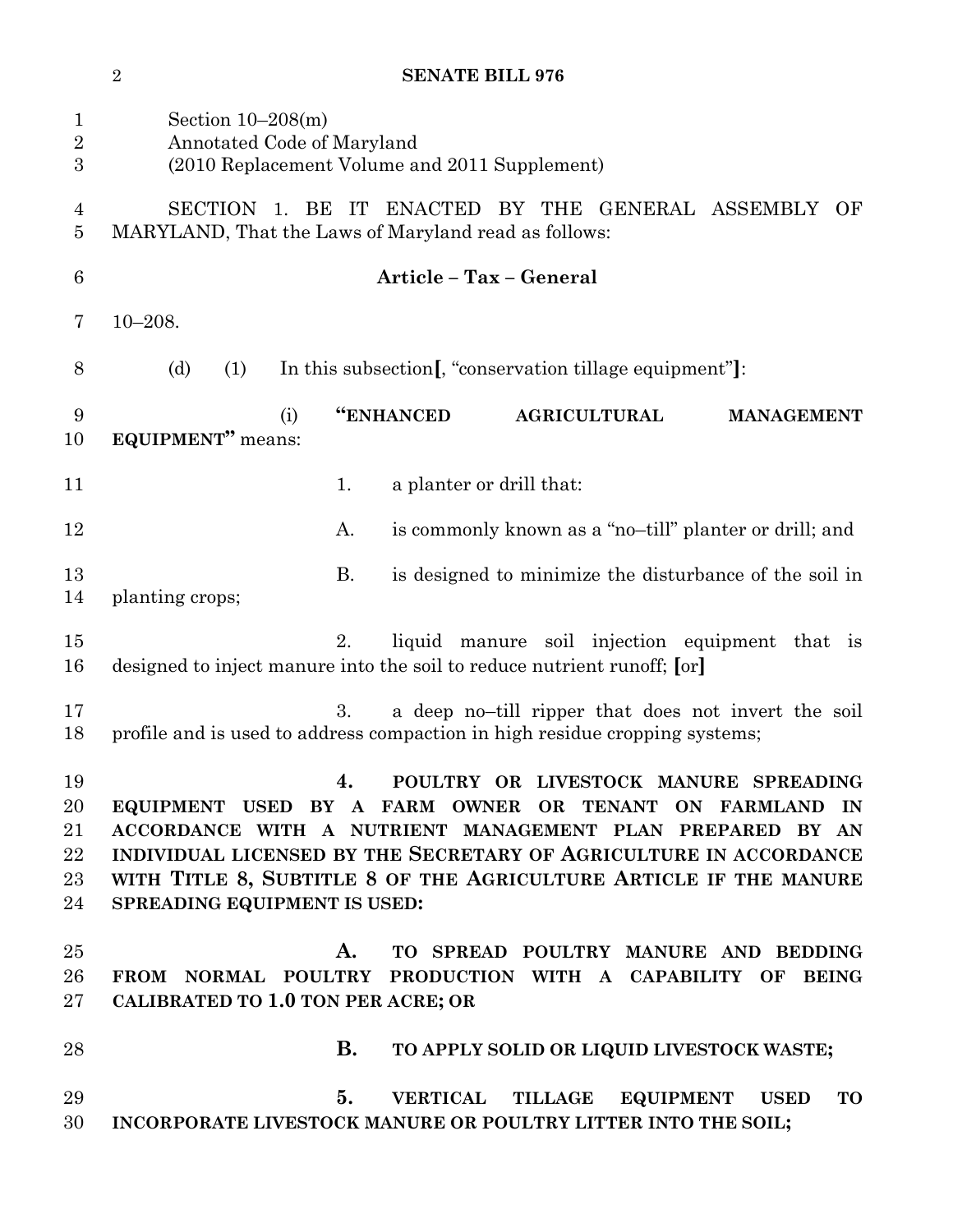## **SENATE BILL 976** 3

| $\mathbf{1}$<br>$\overline{2}$     | 6.<br>A GLOBAL POSITIONING SYSTEM DEVICE USED<br>FOR MANAGEMENT OF AGRICULTURAL NUTRIENT APPLICATIONS; AND                                                                                                                                                                                                                                          |
|------------------------------------|-----------------------------------------------------------------------------------------------------------------------------------------------------------------------------------------------------------------------------------------------------------------------------------------------------------------------------------------------------|
| 3<br>$\overline{4}$<br>5<br>6<br>7 | 7.<br>AN<br><b>INTEGRATED</b><br><b>OPTICAL</b><br><b>SENSING</b><br><b>AND</b><br>NUTRIENT APPLICATION SYSTEM THAT MEASURES CROP STATUS AND APPLIES<br>THE CROP'S NITROGEN REQUIREMENTS AT VARIABLE RATES BASED ON<br>PREDICTED IN-SEASON YIELD POTENTIAL FOR THE CROP AND THE PREDICTED<br>RESPONSIVENESS OF THE CROP TO ADDITIONAL NITROGEN; and |
| 8<br>9<br>10                       | "ENHANCED<br><b>AGRICULTURAL</b><br>(ii)<br><b>MANAGEMENT</b><br><b>EQUIPMENT</b> " includes [a planter or drill or liquid manure soil injection] equipment<br>that attaches to or is pulled by equipment LISTED IN ITEM (I) OF THIS PARAGRAPH.                                                                                                     |
| 11<br>12<br>13<br>14               | [The] EXCEPT AS PROVIDED IN PARAGRAPH (3) OF THIS<br>(2)<br>SUBSECTION, THE subtraction under subsection (a) of this section includes 100% of<br>the expenses that a taxpayer incurs to buy and install [conservation tillage]<br>ENHANCED AGRICULTURAL MANAGEMENT equipment if:                                                                    |
| 15                                 | the equipment has a useful life of at least 4 years;<br>(i)                                                                                                                                                                                                                                                                                         |
| 16                                 | the taxpayer:<br>(ii)                                                                                                                                                                                                                                                                                                                               |
| 17                                 | bought the equipment:<br>1.                                                                                                                                                                                                                                                                                                                         |
| 18<br>19                           | after December 31, 1985, if the equipment is a planter<br>A.<br>or drill;                                                                                                                                                                                                                                                                           |
| 20<br>$21\,$                       | <b>B.</b><br>after December 31, 1989, if the equipment is liquid<br>manure soil injection equipment; [or]                                                                                                                                                                                                                                           |
| 22<br>$23\,$                       | AFTER DECEMBER 31, 1997, IF THE EQUIPMENT<br>$\mathbf{C}$ .<br>IS POULTRY OR LIVESTOCK MANURE SPREADING EQUIPMENT;                                                                                                                                                                                                                                  |
| 24<br>25                           | $\left[ C.\right]$ D.<br>after December 31, 2001, if the equipment is a<br>deep no-till ripper that does not invert the soil profile; OR                                                                                                                                                                                                            |
| 26<br>$27\,$<br>28<br>29           | Е.<br>AFTER DECEMBER 31, 2011, IF THE EQUIPMENT<br>IS A GLOBAL POSITIONING SYSTEM DEVICE USED FOR MANAGEMENT OF<br>AGRICULTURAL NUTRIENT APPLICATIONS OR AN INTEGRATED<br><b>OPTICAL</b><br>SENSING AND NUTRIENT APPLICATION SYSTEM;                                                                                                                |
| 30<br>31                           | owns the equipment for at least 3 years after the<br>2.<br>taxable year in which the subtraction is made; and                                                                                                                                                                                                                                       |
| $32\,$                             | 3.<br>uses the equipment in agricultural production; and                                                                                                                                                                                                                                                                                            |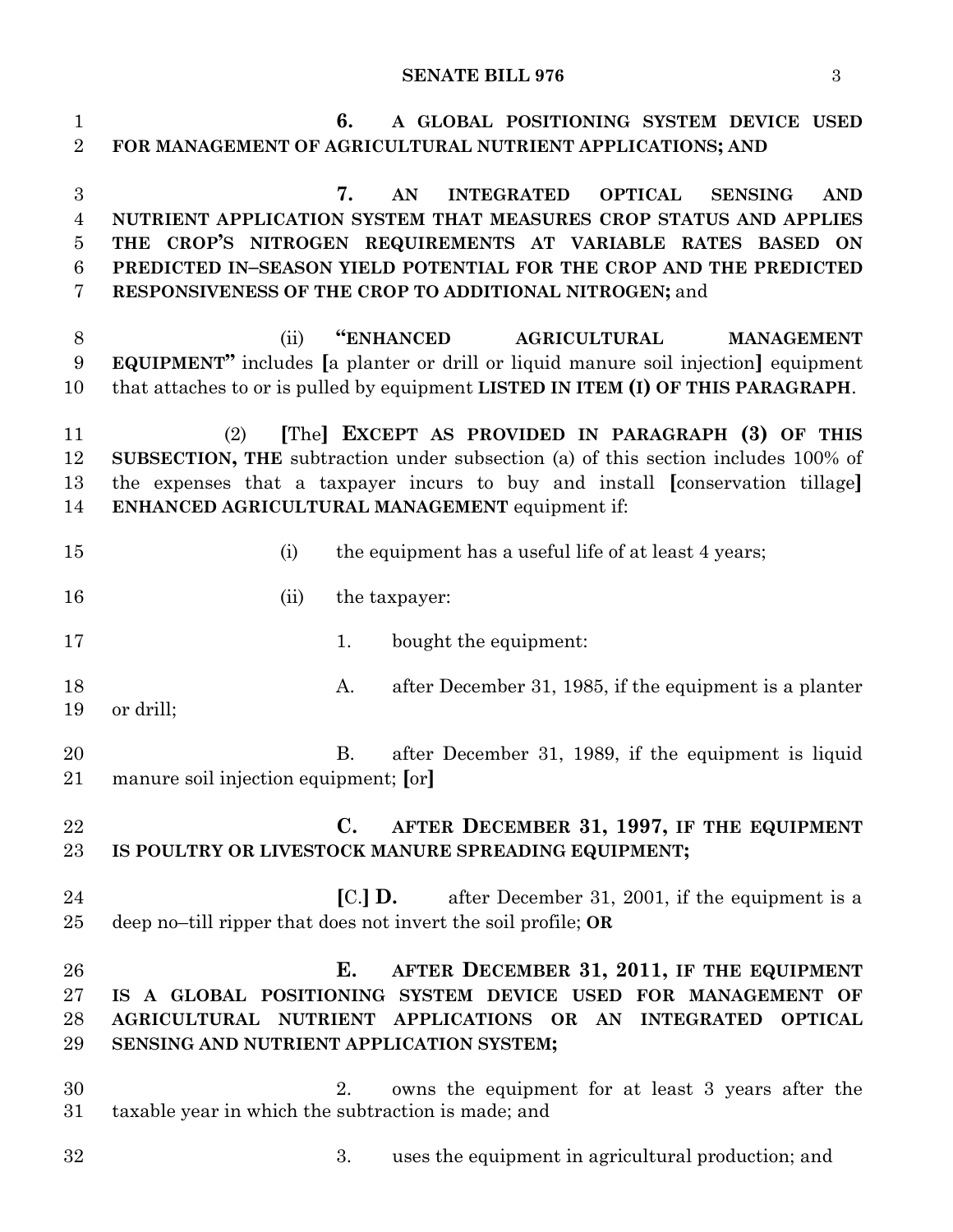| $\mathbf{1}$    | for liquid manure soil injection equipment, the equipment is:<br>(iii)                                                |
|-----------------|-----------------------------------------------------------------------------------------------------------------------|
| $\sqrt{2}$<br>3 | used on land upon which farm products, as defined<br>1.<br>under § 10–601 of the Agriculture Article, are raised; and |
| $\overline{4}$  | 2.<br>not used to inject sludge into the soil.                                                                        |
| $\overline{5}$  | THE SUBTRACTION UNDER SUBSECTION (A) OF THIS SECTION<br>(3)                                                           |
| $6\phantom{.}6$ | INCLUDES 50% OF THE EXPENSES THAT A TAXPAYER INCURS TO BUY AND                                                        |
| 7               | INSTALL ENHANCED AGRICULTURAL MANAGEMENT EQUIPMENT THAT IS                                                            |
| 8               | VERTICAL TILLAGE EQUIPMENT USED TO INCORPORATE LIVESTOCK MANURE                                                       |
| 9               | OR POULTRY LITTER INTO THE SOIL IF:                                                                                   |
| 10              | (I)<br>THE EQUIPMENT HAS A USEFUL LIFE OF AT LEAST 4                                                                  |
| 11              | YEARS; AND                                                                                                            |
| 12              | (II)<br>THE TAXPAYER:                                                                                                 |
| 13              | 1.<br>BOUGHT THE EQUIPMENT AFTER DECEMBER 31,                                                                         |
| 14              | 2011;                                                                                                                 |
| 15              | OWNS THE EQUIPMENT FOR AT LEAST 3 YEARS<br>2.                                                                         |
| 16              | AFTER THE TAXABLE YEAR IN WHICH THE SUBTRACTION IS MADE; AND                                                          |
| 17              | 3.<br><b>USES</b><br><b>EQUIPMENT</b><br><b>THE</b><br>IN<br><b>AGRICULTURAL</b>                                      |
| 18              | PRODUCTION.                                                                                                           |
| 19              | To qualify for the subtraction under [paragraph (2)]<br>$(3)$ (4)                                                     |
| 20              | <b>PARAGRAPHS (2) AND (3)</b> of this subsection, a taxpayer shall file a statement from                              |
| 21              | the Department of Agriculture certifying compliance with the requirements of this                                     |
| 22              | section.                                                                                                              |
| 23              | If the<br>subtraction<br>allowed<br>$[(4)]$ (5)<br>under<br>paragraph<br>(2)                                          |
| 24              | <b>PARAGRAPHS (2) AND (3)</b> of this subsection exceeds the Maryland taxable income                                  |
| 25              | that is computed without the modification allowed under this subsection and the                                       |
| 26              | subtraction is not used for the taxable year, the excess may be carried over to                                       |
| 27              | succeeding taxable years, not to exceed 5, until the full amount of the subtraction is                                |

 **[**(m) (1) In this subsection, "poultry or livestock manure spreading equipment" means equipment that is used by a farm owner or tenant on farmland in accordance with a nutrient management plan prepared by an individual licensed by the Secretary of Agriculture in accordance with Title 8, Subtitle 8 of the Agriculture Article if the manure spreading equipment is used:

used.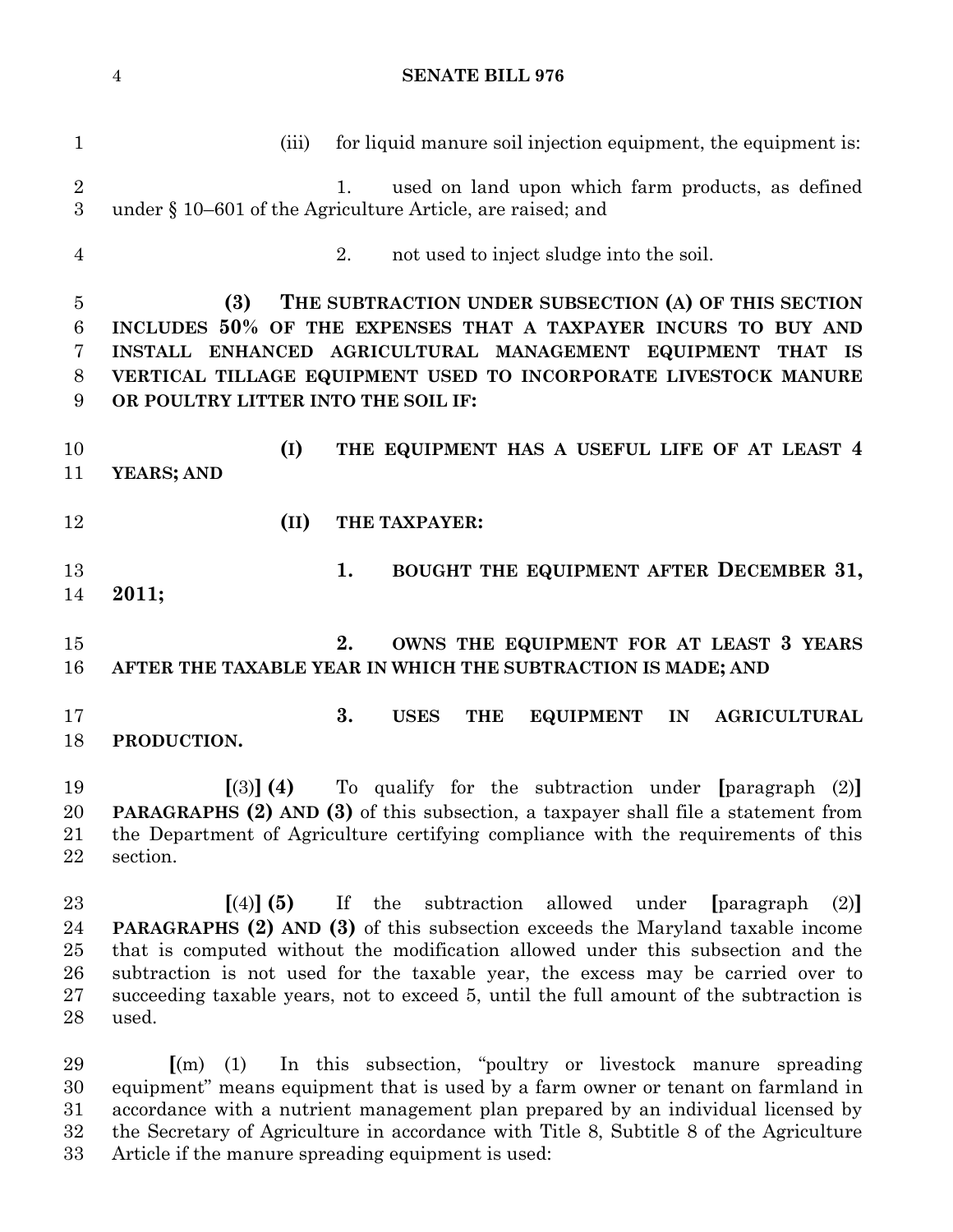#### **SENATE BILL 976** 5

1 (i) to spread poultry manure and bedding from normal poultry production with a capability of being calibrated to 1.0 ton per acre; or (ii) to apply solid or liquid livestock waste. (2) The subtraction under subsection (a) of this section includes 100% of the expense that a taxpayer incurs to buy poultry or livestock manure spreading equipment if the taxpayer: (i) purchased the spreading equipment after December 31, 1997; and (ii) owns the spreading equipment for at least 3 years after the taxable year in which the subtraction is made. (3) To qualify for the subtraction under paragraph (2) of this subsection, a taxpayer shall file a statement from the Department of Agriculture certifying compliance with the requirements of paragraph (2) of this subsection. (4) If the subtraction allowed under paragraph (2) of this subsection exceeds the Maryland taxable income that is computed without the modification allowed under this subsection and the subtraction is not used for the taxable year, the excess may be carried over to succeeding taxable years, not to exceed 5, until the full amount of the subtraction is used.**]** 10–308. (b) The subtraction under subsection (a) of this section includes the amounts allowed to be subtracted for an individual under: (1) § 10–208(d) of this title (**[**Conservation tillage**] ENHANCED AGRICULTURAL MANAGEMENT** equipment expenses); 24 (2)  $\S 10-208(i)$  of this title (Reforestation or timber stand expenses); 25 (3) § 10–208(k) of this title (Wage expenses for targeted jobs); **[**(4) § 10–208(m) of this title (Poultry or livestock manure spreading equipment);**]** and **[**(5)**] (4)** § 10–208(p) of this title (Elevator handrails in health care facilities).